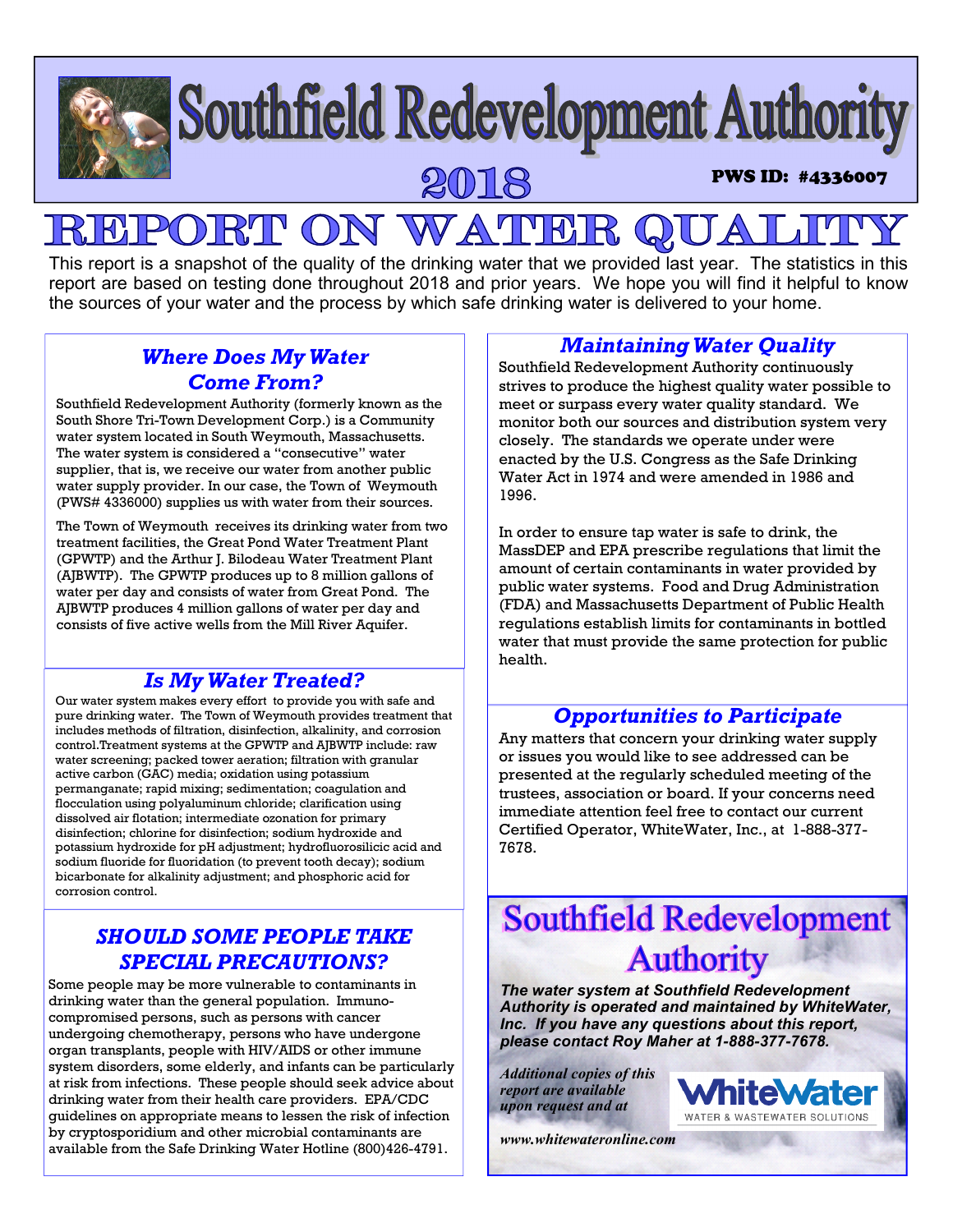# **SUMMARY OF FINISHED WATER CHARACTERISTICS (SRA)**

This report summarizes only those items detected during sampling - not all contaminants that are monitored.

| <b>Microbial Results</b>                                                                                                                                                                                                                                                                                                                                                                                                                                                                                                                                                                                                                                                                                                                                                                                                                                                                                                                                                                                                                                   |                             | <b>Highest # Pos-</b><br>itive<br>in a Month                 |                          | MCL         | <b>MCLG</b>               | <b>Violation</b>                                               |                                           |                                         | <b>Possible Source of Contamination</b>         |  |  |
|------------------------------------------------------------------------------------------------------------------------------------------------------------------------------------------------------------------------------------------------------------------------------------------------------------------------------------------------------------------------------------------------------------------------------------------------------------------------------------------------------------------------------------------------------------------------------------------------------------------------------------------------------------------------------------------------------------------------------------------------------------------------------------------------------------------------------------------------------------------------------------------------------------------------------------------------------------------------------------------------------------------------------------------------------------|-----------------------------|--------------------------------------------------------------|--------------------------|-------------|---------------------------|----------------------------------------------------------------|-------------------------------------------|-----------------------------------------|-------------------------------------------------|--|--|
| <b>Total Coliform Bacteria</b>                                                                                                                                                                                                                                                                                                                                                                                                                                                                                                                                                                                                                                                                                                                                                                                                                                                                                                                                                                                                                             |                             | $\mathbf 0$                                                  |                          | 1           | 0                         | No                                                             |                                           |                                         | Naturally present in the environment            |  |  |
| Coliform are bacteria that are naturally present in the environment and are used to indicate that other, potentially harmful bacteria may<br>be present. Your water source is tested monthly and has been found to be free of these contaminants.                                                                                                                                                                                                                                                                                                                                                                                                                                                                                                                                                                                                                                                                                                                                                                                                          |                             |                                                              |                          |             |                           |                                                                |                                           |                                         |                                                 |  |  |
| Lead &<br><b>Copper</b>                                                                                                                                                                                                                                                                                                                                                                                                                                                                                                                                                                                                                                                                                                                                                                                                                                                                                                                                                                                                                                    | Date(s)<br><b>Collected</b> | 90 <sup>th</sup><br><b>Percentile</b><br>of Sample           | Action<br>Level          | <b>MCLG</b> | # of Sites<br>sampled     | # of<br><b>Sites</b><br><b>Above</b><br><b>Action</b><br>Level | <b>Exceeds</b><br><b>Action</b><br>Level? |                                         | <b>Possible Source of Contamination</b>         |  |  |
| Lead (ppb)                                                                                                                                                                                                                                                                                                                                                                                                                                                                                                                                                                                                                                                                                                                                                                                                                                                                                                                                                                                                                                                 | 2018                        | 0                                                            | 15                       | 0           | 10                        | 0                                                              | No                                        |                                         | Corrosion of household plumbing systems         |  |  |
| Copper (ppm)                                                                                                                                                                                                                                                                                                                                                                                                                                                                                                                                                                                                                                                                                                                                                                                                                                                                                                                                                                                                                                               |                             | $\Omega$                                                     | 1.3                      | 1.3         |                           |                                                                | No                                        |                                         | Corrosion of household plumbing systems         |  |  |
| Monitoring & Reporting Violation: We failed to complete required sampling for Lead & Copper in a timely manner, which is a moni-<br>toring and reporting violation. We took some but not all required samples. Because we did not take the required number of samples,<br>we did not know whether the contaminants were present in your drinking water, and we are unable to tell you whether your health was<br>at risk during that time. The table below shows which periods this violation applies.                                                                                                                                                                                                                                                                                                                                                                                                                                                                                                                                                     |                             |                                                              |                          |             |                           |                                                                |                                           |                                         |                                                 |  |  |
| <b>Monitoring &amp; Reporting Violation</b><br><b>Monitoring Period</b><br><b>Health Effects</b>                                                                                                                                                                                                                                                                                                                                                                                                                                                                                                                                                                                                                                                                                                                                                                                                                                                                                                                                                           |                             |                                                              |                          |             |                           |                                                                |                                           |                                         |                                                 |  |  |
| Lead & Copper                                                                                                                                                                                                                                                                                                                                                                                                                                                                                                                                                                                                                                                                                                                                                                                                                                                                                                                                                                                                                                              |                             |                                                              |                          |             | 2018 testing period       | Unknown                                                        |                                           |                                         |                                                 |  |  |
| <b>Regulated</b><br>Date(s)<br>${\tt Collected} \vert$<br><b>Contaminants</b>                                                                                                                                                                                                                                                                                                                                                                                                                                                                                                                                                                                                                                                                                                                                                                                                                                                                                                                                                                              |                             | <b>Highest</b><br>Running<br><b>Annual</b><br><b>Average</b> | Range<br><b>Detected</b> |             | <b>MCL MCLG Violation</b> |                                                                |                                           | <b>Possible Source of Contamination</b> |                                                 |  |  |
| <b>Disinfection By-Products</b>                                                                                                                                                                                                                                                                                                                                                                                                                                                                                                                                                                                                                                                                                                                                                                                                                                                                                                                                                                                                                            |                             |                                                              |                          |             |                           |                                                                |                                           |                                         |                                                 |  |  |
| Total Trihalomethanes<br>(TTHMs) (ppb)                                                                                                                                                                                                                                                                                                                                                                                                                                                                                                                                                                                                                                                                                                                                                                                                                                                                                                                                                                                                                     | Quarterly<br>2018           | 43.25                                                        | 22-75                    | 80          | $\overline{a}$            | No                                                             | By-product of drinking water chlorination |                                         |                                                 |  |  |
| <b>Haloacetic Acids</b><br>(HAA5) (ppb)                                                                                                                                                                                                                                                                                                                                                                                                                                                                                                                                                                                                                                                                                                                                                                                                                                                                                                                                                                                                                    | Quarterly<br>2018           | 18.25                                                        | 11-27                    | 60          |                           | No                                                             | By-product of drinking water chlorination |                                         |                                                 |  |  |
| <b>TESTING FOR LEAD</b><br>If present, elevated levels of lead can cause serious health problems, especially for pregnant women and young children. Lead in drinking water is<br>primarily from materials and components associated with service lines and home plumbing. Southfield Redevelopment Authority is responsible for<br>providing high quality drinking water, but cannot control the variety of materials used in plumbing components. When your water has been sitting for<br>several hours, you can minimize the potential for lead exposure by flushing your tap for 30 seconds to 2 minutes before using water for drinking or<br>cooking. If you are concerned about lead in your water, you may wish to have your water tested. Information on lead in drinking water, testing<br>methods, and steps you can take to minimize exposure is available from the Safe Drinking Water Hotline or at http://www.epa.gov/safewater/lead.<br><b>Key to Tables</b><br><b>SOURCE WATER CHARACTERISTICS</b><br>The sources of drinking water in the |                             |                                                              |                          |             |                           |                                                                |                                           |                                         |                                                 |  |  |
| ppm – Parts per mil-                                                                                                                                                                                                                                                                                                                                                                                                                                                                                                                                                                                                                                                                                                                                                                                                                                                                                                                                                                                                                                       |                             |                                                              |                          |             |                           |                                                                |                                           |                                         | and metals, which can be naturally occurring or |  |  |

- one penny in \$10,000 • ppb – Parts per billion, corresponds to one penny in \$10,000,000
- pCi/L Picocuries per liter (a measure of radioactivity)
- ND Not detected
- n/a not applicable
- RAA –Running annual average
- TT—Treatment technique

water) include rivers, lakes, streams, ponds, reservoirs, springs, and wells. As water travels over the surface of the land or through the ground, it dissolves naturally occurring minerals, and in some cases, radioactive material, and can pick up substances resulting from the presence of animals or from human activity.

Contaminants that may be present in source water include:

- Microbial contaminants, such as viruses and bacteria, which may come from sewage treatment plants, septic systems, agricultural livestock operations, and wildlife.
	- Inorganic contaminants, such as salts

domestic wastewater discharges, oil and gas production, mining, or farming.

- Pesticides and herbicides, which may come from a variety of sources such as agriculture, urban storm water runoff, and residential uses.
- Organic chemical contaminants, including synthetic and volatile organic chemicals, which are by-products of industrial processes and petroleum production. These contaminants can also come from gasoline storage, urban storm water runoff, and septic systems.
- Radioactive contaminants, which can be naturally occurring or be the result of oil and gas production and mining activities.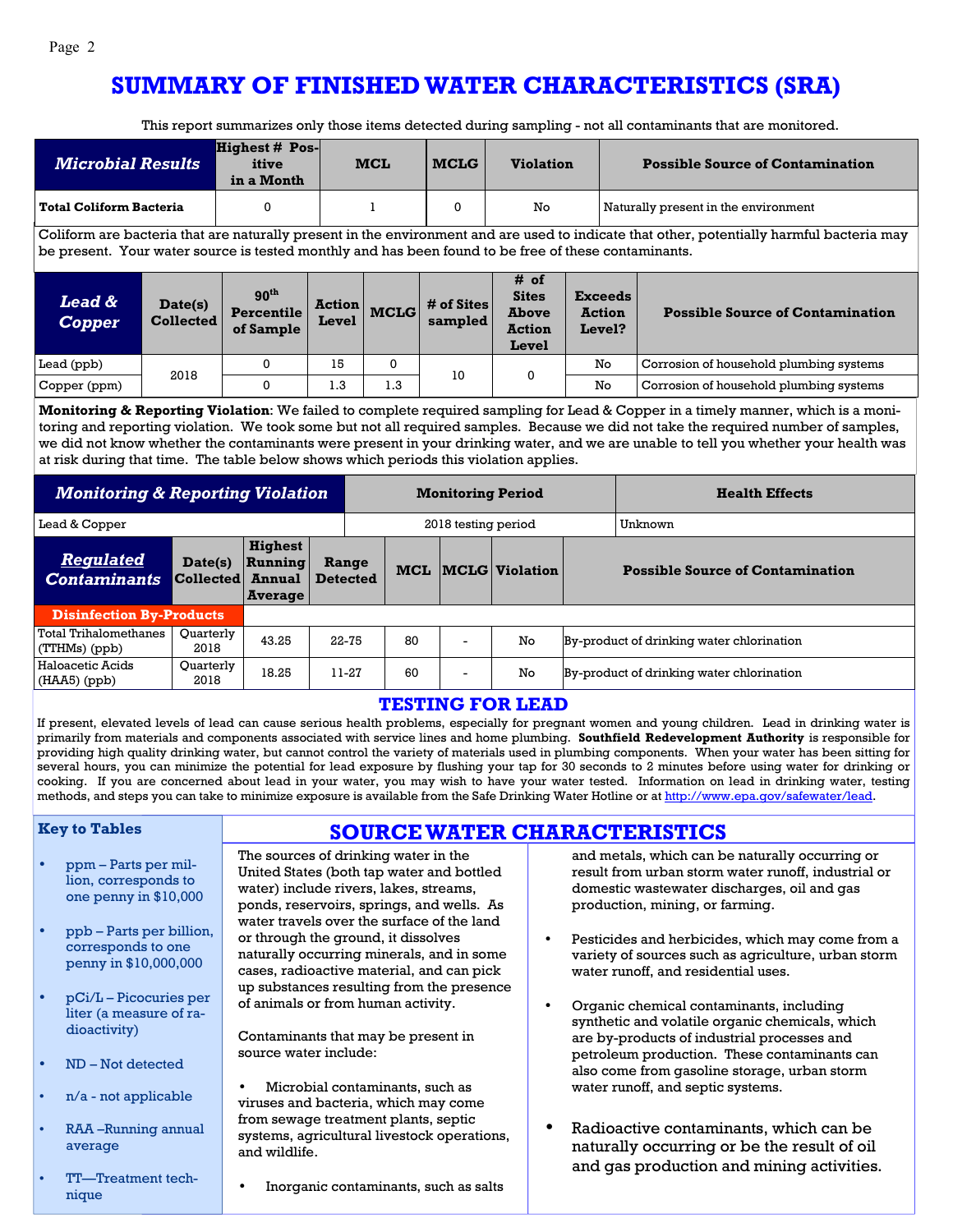# **Town of Weymouth CCR Statistics (As provided by Weymouth)**

| <b>Regulated Substance (Units)</b>                               | Year<br><b>Sampled</b> | <b>MCL</b>     | <b>MCLG</b>    | Amount<br><b>Detected</b> | Range<br>Low<br>High | <b>Violation</b> | <b>Typical Source</b>                                                                                                           |  |
|------------------------------------------------------------------|------------------------|----------------|----------------|---------------------------|----------------------|------------------|---------------------------------------------------------------------------------------------------------------------------------|--|
| Barium (ppm)                                                     | 2018                   | $\overline{2}$ | $\overline{c}$ | 0.02                      | n/a                  | N <sub>o</sub>   | Discharge of drilling wastes; Discharge from metal<br>refineries; Erosion of natural deposits                                   |  |
| Chromium (ppb)                                                   | 2014                   | 100            | 100            | 1.6                       | n/a                  | No               | Discharge from steel and pulp mills; erosion of natural<br>deposits                                                             |  |
| Fluoride (ppm)                                                   | 2018                   | 4              | $\overline{4}$ | 0.80                      | $0.80 - 0.90$        | N <sub>o</sub>   | Erosion of natural deposits; Water additive which<br>promotes strong teeth; Discharge from fertilizer and<br>aluminum factories |  |
| Nitrate (ppm)                                                    | 2018                   | 10             | 10             | 0.70                      | $0.05 - 0.70$        | N <sub>o</sub>   | Runoff from fertilizer use; Leaching from septic tanks,<br>sewage; Erosion of natural deposits                                  |  |
| Haloacetic Acids (*Running Annual<br>Average) (HAA5) (ppb)       | 2018                   | 60             | N/A            | $17.5*$                   | $6.6 - 17.5$         | N <sub>o</sub>   | By-product of drinking water disinfection                                                                                       |  |
| Total Trihalomethanes (*Running<br>Annual Average) (TTHMs) (ppb) | 2018                   | 80             | N/A            | $60.5*$                   | 20.9-60.5            | N <sub>o</sub>   | By-product of drinking water disinfection                                                                                       |  |
| Chlorine (ppm)                                                   | 2018                   | $\overline{c}$ |                | 1.64                      | $0.02 - 1.64$        | N <sub>o</sub>   | Water additive used to control microbes                                                                                         |  |
| <b>Unregulated Substance (Units)</b>                             | Year<br>Sampled        | <b>SMCL</b>    | <b>ORSG</b>    | Amount<br><b>Detected</b> | Range<br>Low High    |                  | <b>Typical Source</b>                                                                                                           |  |
| Sulfate (ppm)                                                    | 2018                   | 250            | n/a            | 8.2                       | n/a                  |                  | Runoff/leaching from natural deposits; industrial wastes                                                                        |  |
| Sodium (ppm)                                                     | 2018                   | n/a            | 20             | 293                       | 49-293               |                  | Natural sources; Runoff from use as salt on roadways                                                                            |  |

**Sodium** is a naturally-occurring common element found in soil and water. It is necessary for the normal functioning of regulating fluids in human systems. Some people, however, have difficulty regulating fluid volume as a result of several diseases, including congestive heart failure and hypertension. The guideline of 20 mg/L for sodium represents a level in water that physicians and sodium sensitive individuals should be aware of in cases where sodium exposures are being carefully controlled. For additional information, contact your health care provider, your local board of health or the Massachusetts Department of Public Health, Bureau of Environmental Health Assessment at 617-624-5757.

#### **SOME TERMS DEFINED**

**Action Level (AL):** *The concentration of a contaminant which, if exceeded, triggers a treatment or other requirement which a water system must follow.* 

**Maximum Contaminant Level Goal (MCLG):** *The level of a contaminant in drinking water below which there is no known or expected risk to health. MCLG's allow for a margin of safety* 

**Maximum Contaminant Level (MCL):** *The highest level of a contaminant that is allowed in drinking water. MCL's are set as close to the MCLG's as feasible using the best available treatment technology.* 

**Secondary Maximum Contaminant Level (SMCL):** *These standards are developed to protect the aesthetic qualities of drinking water and are not health based.* 

**Massachusetts Office of Research and Standards Guideline (ORSG):** *This is the concentration of a chemical in drinking water, at or below which, adverse, non-cancer health effects are likely to occur after chronic (lifetime) exposure. If exceeded, it serves as an indicator of the potential need for further action.* 

**Total Coliform:** *A bacteria that indicates other potentially harmful bacteria may be present.* 

**Unregulated Contaminants:** *Unregulated contaminants are those for which EPA has not*  established drinking water standards. The purpose of unregulated contaminant monitoring is **the standard of the oriental** to *assist EPA in determining their occurrence in drinking water and whether future regulation is warranted.* 

**90th Percentile:** *Out of every 10 homes, 9 were at or below this level.*

#### *What should I do in an Emergency?*

**In case of an emergency please contact WhiteWater Inc., (24/7) at 888-377-7678 and one of our representatives will assist you.**